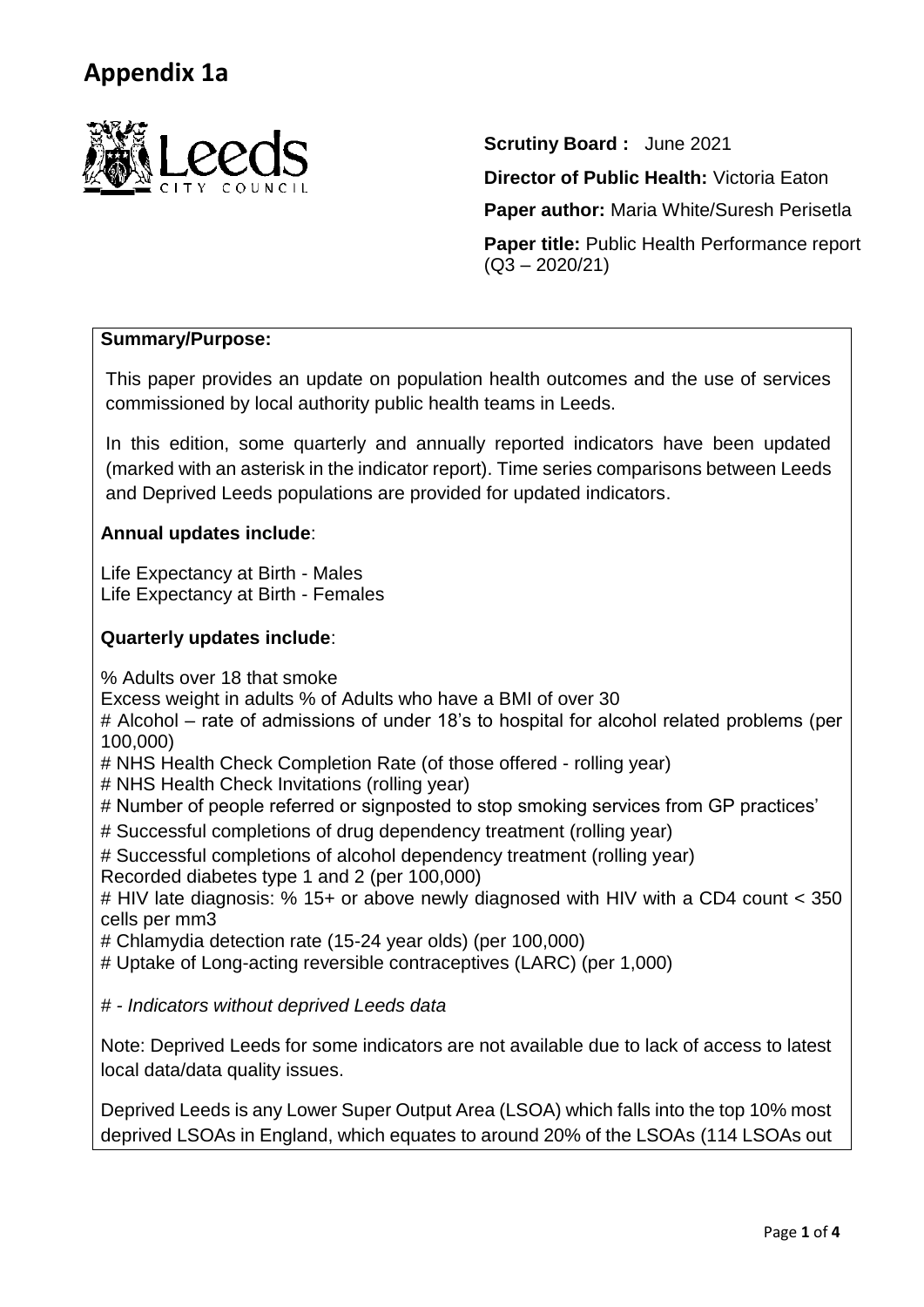of 482) in Leeds. Geographical data is required at the LSOA level to calculate Deprived Leeds data and this is not available for all indicators.

# **Key issues or outcomes:**

## **Population indicators**

## *Life Expectancy at birth – Males and Females*

For 2017-19, average life expectancy at birth for Leeds is 78.4 years (Males) and is 81.7 years (Females). For Deprived Leeds the average life expectancy at birth is lower; 73.8 years (Males) and 77.0 years (Females). This indicates a life expectancy gap between Leeds average and Deprived Leeds average of 4.6 years in males and 4.7 years in females. Compared to the previous period (2016-18), life expectancy at birth in males is 78.1 years and in females is 81.5 years. For Deprived Leeds the life expectancy at birth is 73.2 years (Males) and 77.1 years (Females), indicates a gap of 4.9 years in males and 4.4 years in females.

These changes show a stalling in increases in life expectancy and are not statistically significant.

## *% Adults over 18 that smoke*

The percentage of adults over 18 who smoke continues to decline from 18.2% (Q2 2020/21) to 17.8% (Q3 2021). There has also been a reduction for Deprived Leeds, from 29.1% (Q2 2020/21) to 28.0% (Q3 2021). There has been a continued reduction since the start of Q1 2020/21 where rates were 18.4% and 29.3% for Leeds and Deprived Leeds, respectively. This decline is in line with national smoking trends.

#### *Excess weight in adults % of Adults who have a BMI of over 30'*

There has been a slight increase in the percentage of excess weight in adults from 22.7% (Q2 2020/21) to 22.8% (Q3 2020/21) for Leeds. Deprived Leeds has remained the same at 27.1%. The figures for this indicator have shown a slight improvement from the start of Q1 2020/21 for both Leeds (23.0%) and Deprived Leeds (27.6%). The impact of COVID-19 on obesity is not yet visible.

#### **Operational indicators**

## *Alcohol – rate of admissions of under 18's to hospital for alcohol related problems (per 100,000)*

The rate of admissions in 2017/18 – 2019/20 is 27.8%, this is a decrease from the previously reported period 2016/17 – 2018/19 where the rate was 34.1%. The decrease trend has been observed since 2015/16. The decrease is not statistically significant.

#### *NHS Health Check Completion Rate (of those offered - rolling year)*

The NHS Health Check completion rate is higher for this reporting period compared to the previously reported figure. It currently stands at 61.6% (Q3 2020/21) whereas the previously reported figure was 58.7% (Q2 2020/21). Whilst this is positive given the impact of the pandemic, this may be partly due to significantly less people being invited compared with the same period in 2019/20. The current figure still remains lower than the same reporting period last year (Q3 2019/20) at 64.3% due to NHS HC being paused for the majority of the period. As this indicator is a rolling year figure (taking into account the number of invites and the corresponding NHS Health Check completion rate) the significant decrease in activity during the Covid-19 period is beginning to be apparent from this percentage. As this is a five year cycle this lost activity will need to be caught up. It is anticipated that activity levels will remain relatively low for Q4 compared to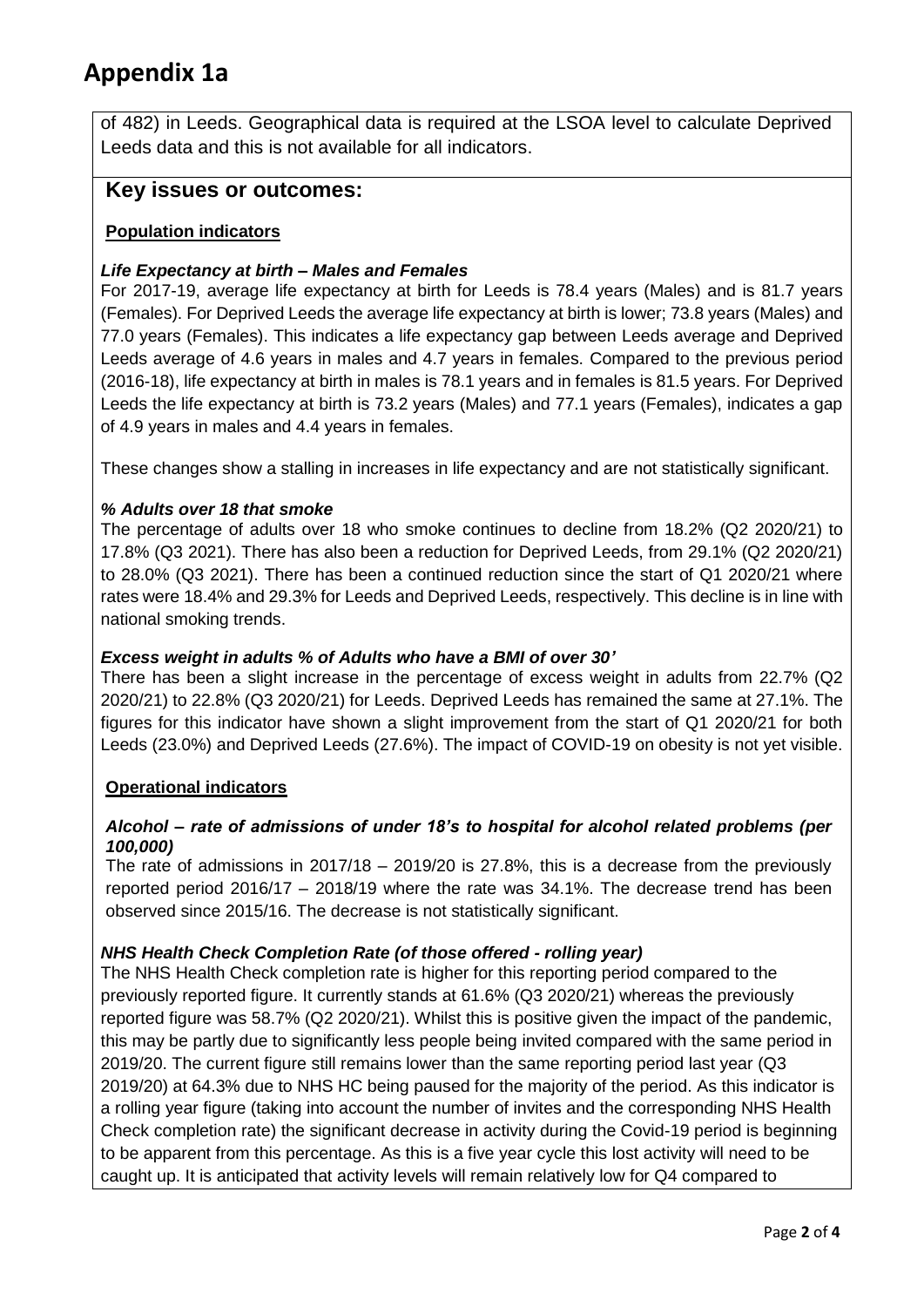previous years. An additional target group of people from BAME communities has been included in the new GP practice contracts.

## *NHS Health Check Invitations (rolling year)*

There has been a steep decline in the number of invitations for this reporting period compared to the previously reported figure, due to the pandemic. The latest (rolling year) figure is 10,301 (Q3 2020/21 invitations). The previous reported figure was 17,321 (Q2 2020/21). The steep reduction in this figure can be attributed to the significant drop in invites in Q1 and Q2. Normally the quarterly invite figure averages around 7,500. For Q3 20/21 a total of 4,000 invites were recorded.

## *Number of people referred or signposted to stop smoking services from GP practices'*

There has been a decrease in the number of people being referred to stop smoking services. The current figures in Q3 2020/21 are 421 (Leeds) and 205 (Deprived Leeds). The previously reported figures in Q2 2020/21 were 1,345 (Leeds) and 798 (Deprived Leeds). There has however been an increase in self-referrals. Data from One You Leeds confirms the actual access for smoking cessation (that is people who attend their first appointment) has declined slightly. In Q3 2020/21 a total of 551 people attended an appointment in comparison to 765 in Q2 2020/21.

## *Successful completions of drug dependency treatment (rolling year)*

There has been a small increase in the number of successful completions of drug dependency. The current figure is 503 (rolling year including Q3 2020/21 data). The previously reported figure was 485 (Q2 2020/21). The service appears to have adapted well to the impact of COVID-19. The Forward Leeds service adapted its offer due to Covid and the signs are that these changes appear to be having a positive impact on performance.

## *Successful completions of alcohol dependency treatment (rolling year)*

There has been an increase in the number of successful completions of alcohol dependency. The current figure is 861 (rolling year including Q3 2020/21 data). The previously reported figure was 834 (Q2 2020/21). As stated above the service appears to have adapted well to the impact of COVID-19.

#### *Recorded diabetes type 1 and 2 (per 100,000)*

There has been a slight decrease in the number of recorded diabetes type 1 and 2 per 100,000 for Q3 2020/21 for both Leeds and Deprived Leeds. For Leeds the current figure is 6,528.1 the previously reported figure was 6,537.7 (Q2 2020/21). For Deprived Leeds the current figure is 9,258.1 the previously reported figure was 9,281.0 (Q2 2020/21). Whilst there has been a positive trend since Q1 2020/21, compared to the same period last year (Q3 2019/20) there has been no change for Leeds, which was previously 6,528.9 and there has been an increase for Deprived Leeds, which was 9,237.1. This may partly be due to the pausing of the NHS Health Check and the impact of COVID on primary care.

#### *Late HIV late diagnosis*

There has been an increase in HIV late diagnosis in 2017/19, the current figure is 57.1%. The current figure is higher than the Yorkshire and the Humber region (51.3%) and England (43.1%). However as a city with

higher rates of HIV, there has been an investment in both community HIV testing and opportunistic HIV screening in a range of settings including termination services, community testing aimed at gay men and black African communities, new registrants in GP practices within high prevalence areas, A&E and acute medical admissions. This additional proactive approach which aims to diagnose